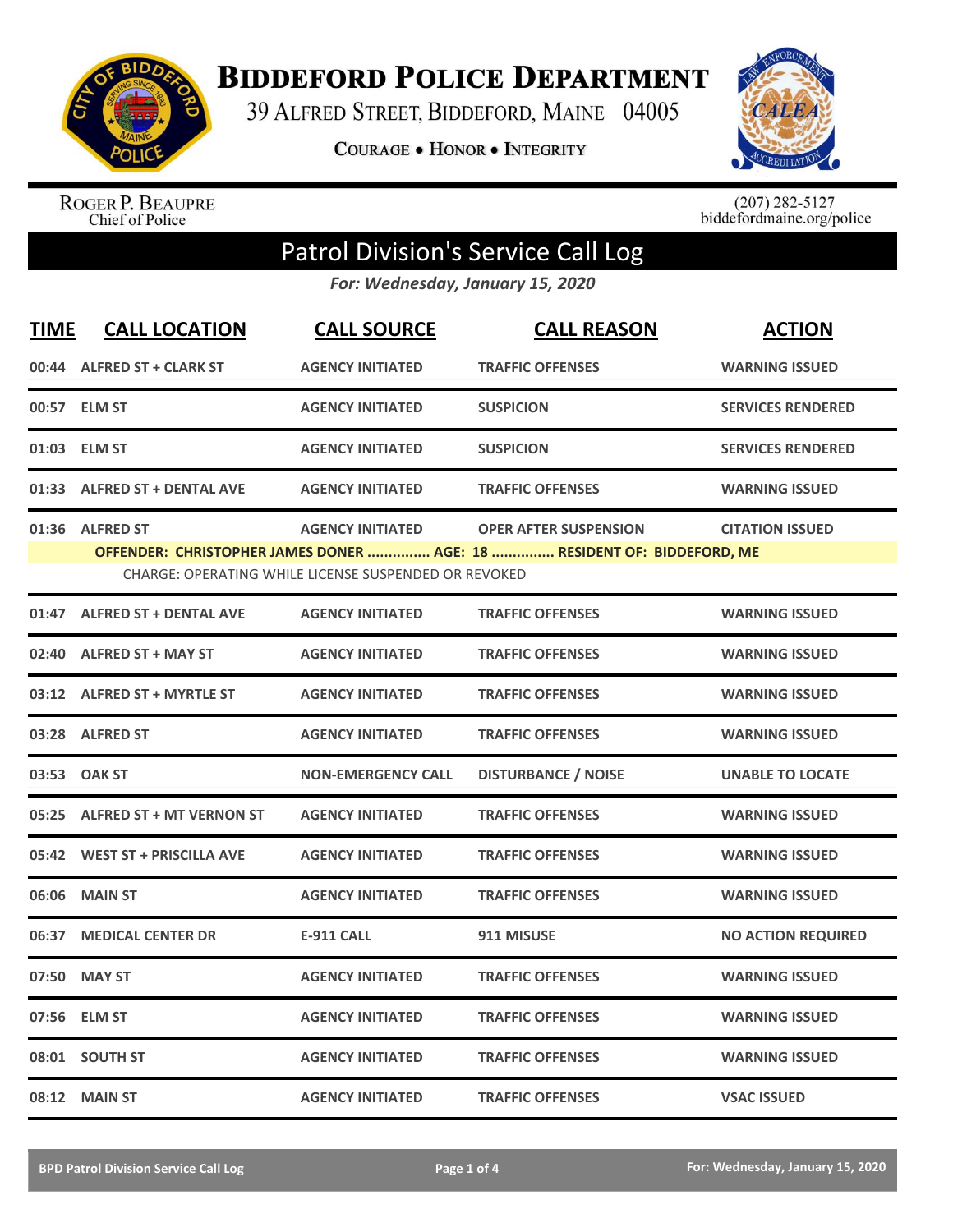| <b>TIME</b> | <b>CALL LOCATION</b>       | <b>CALL SOURCE</b>        | <b>CALL REASON</b>               | <b>ACTION</b>               |
|-------------|----------------------------|---------------------------|----------------------------------|-----------------------------|
|             | 08:13 POOL ST              | <b>NON-EMERGENCY CALL</b> | <b>MOTOR VEHICLE THEFT</b>       | <b>CIVIL COMPLAINT</b>      |
|             | 08:26 ELM ST               | <b>AGENCY INITIATED</b>   | <b>TRAFFIC OFFENSES</b>          | <b>WARNING ISSUED</b>       |
|             | 08:35 MAY ST               | <b>AGENCY INITIATED</b>   | <b>TRAFFIC OFFENSES</b>          | <b>WARNING ISSUED</b>       |
|             | 08:43 DUPONT AVE           | <b>NON-EMERGENCY CALL</b> | <b>PARKING COMPLAINT</b>         | <b>SERVICES RENDERED</b>    |
|             | 08:46 SOUTH ST             | <b>AGENCY INITIATED</b>   | <b>TRAFFIC OFFENSES</b>          | <b>VSAC ISSUED</b>          |
|             | 09:01 SOUTH ST             | <b>AGENCY INITIATED</b>   | <b>TRAFFIC OFFENSES</b>          | <b>WARNING ISSUED</b>       |
|             | 09:10 SOUTH ST             | <b>AGENCY INITIATED</b>   | <b>TRAFFIC OFFENSES</b>          | <b>WARNING ISSUED</b>       |
|             | 09:17 SOUTH ST             | <b>AGENCY INITIATED</b>   | <b>TRAFFIC OFFENSES</b>          | <b>WARNING ISSUED</b>       |
|             | 09:23 ALFRED ST            | <b>AGENCY INITIATED</b>   | <b>SEX OFFENDER NONCOMPLIANT</b> | <b>REPORT TAKEN</b>         |
|             | 09:25 MAY ST               | <b>AGENCY INITIATED</b>   | <b>TRAFFIC OFFENSES</b>          | <b>VSAC ISSUED</b>          |
|             | 09:30 BIRCH ST             | <b>AGENCY INITIATED</b>   | PAPERWORK                        | <b>PAPERWORK NOT SERVED</b> |
|             | 09:45 SOUTH ST             | <b>AGENCY INITIATED</b>   | <b>TRAFFIC OFFENSES</b>          | <b>WARNING ISSUED</b>       |
|             | 09:51 POOL ST + PARENT AVE | <b>AGENCY INITIATED</b>   | <b>TRAFFIC OFFENSES</b>          | <b>WARNING ISSUED</b>       |
|             | 09:51 SOUTH ST             | <b>AGENCY INITIATED</b>   | <b>TRAFFIC OFFENSES</b>          | <b>WARNING ISSUED</b>       |
|             | <b>10:05 RIVER RD</b>      | <b>AGENCY INITIATED</b>   | <b>TRAFFIC OFFENSES</b>          | <b>VSAC ISSUED</b>          |
|             | 10:13 ELM ST               | <b>NON-EMERGENCY CALL</b> | <b>MESSAGE DELIVERY</b>          | <b>NEGATIVE CONTACT</b>     |
|             | 10:20 ALFRED ST            | <b>WALK-IN AT STATION</b> | <b>COURT ORDERED CHECK IN</b>    | <b>SERVICES RENDERED</b>    |
|             | 10:28 GREENFIELD LN        | <b>AGENCY INITIATED</b>   | <b>PAPERWORK</b>                 | <b>PAPERWORK NOT SERVED</b> |
|             | 10:30 WESTMORE AVE         | <b>AGENCY INITIATED</b>   | <b>ANIMAL COMPLAINT</b>          | <b>SERVICES RENDERED</b>    |
|             | 10:36 SOUTH ST             | <b>AGENCY INITIATED</b>   | <b>TRAFFIC OFFENSES</b>          | <b>WARNING ISSUED</b>       |
|             | 10:45 ELM ST               | <b>AGENCY INITIATED</b>   | <b>TRAFFIC OFFENSES</b>          | <b>WARNING ISSUED</b>       |
|             | <b>10:50 MAIN ST</b>       | E-911 CALL                | 911 MISUSE                       | <b>NO ACTION REQUIRED</b>   |
|             | 11:01 WEST ST              | E-911 CALL                | 911 MISUSE                       | <b>SERVICES RENDERED</b>    |
|             | 11:04 MAIN ST              | <b>E-911 CALL</b>         | 911 MISUSE                       | <b>WARNING ISSUED</b>       |
|             | 11:43 ELM ST               | <b>AGENCY INITIATED</b>   | <b>TRAFFIC OFFENSES</b>          | <b>WARNING ISSUED</b>       |
|             | 12:02 ALFRED ST            | <b>NON-EMERGENCY CALL</b> | <b>COURT ORDERED CHECK IN</b>    | <b>SERVICES RENDERED</b>    |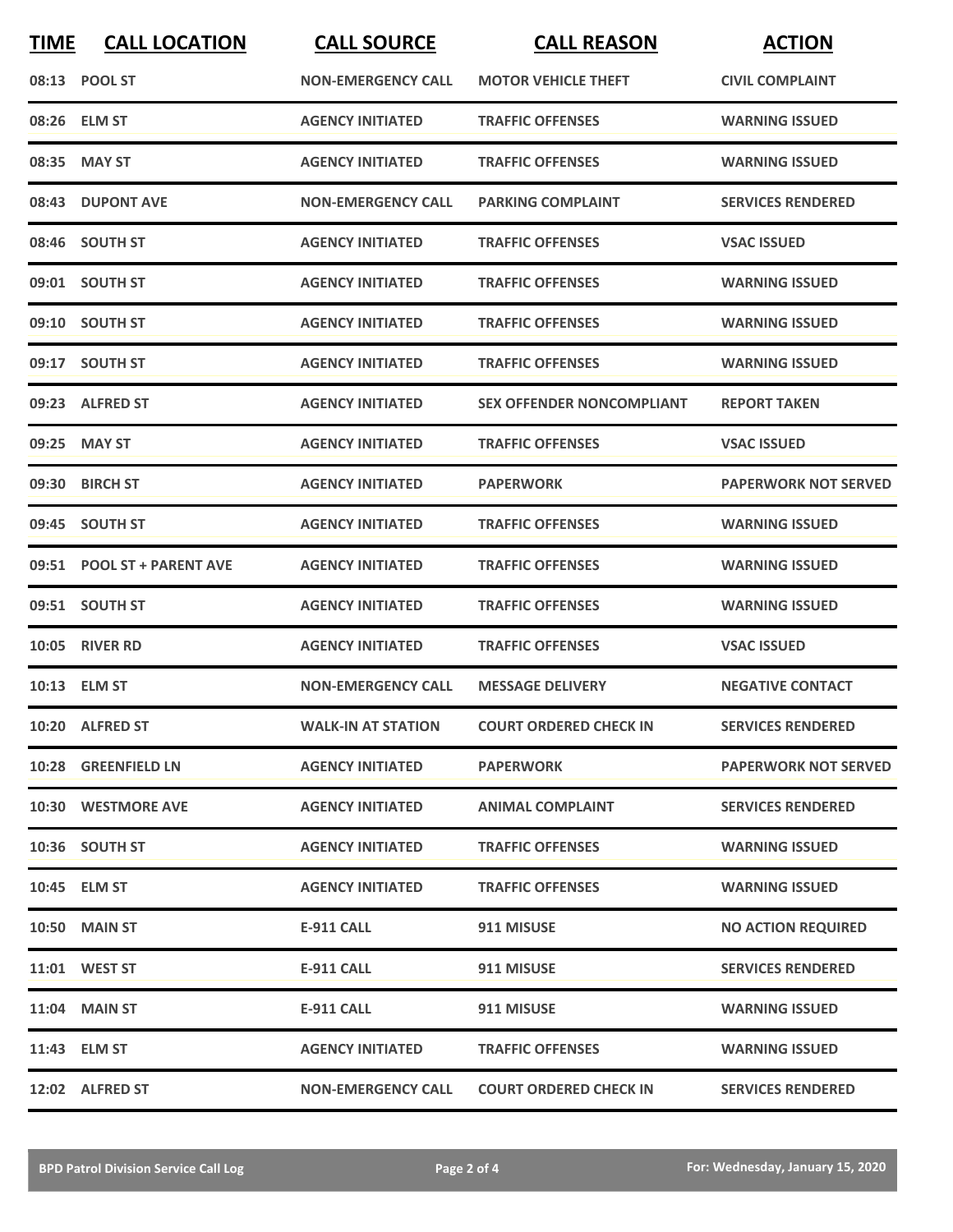| <b>TIME</b> | <b>CALL LOCATION</b>                                                                                         | <b>CALL SOURCE</b>                                                                   | <b>CALL REASON</b>                                                                                        | <b>ACTION</b>                |
|-------------|--------------------------------------------------------------------------------------------------------------|--------------------------------------------------------------------------------------|-----------------------------------------------------------------------------------------------------------|------------------------------|
| 12:17       | <b>CLEAVES ST</b>                                                                                            | <b>NON-EMERGENCY CALL</b>                                                            | <b>VIOL OF BAIL CONDITIONS</b>                                                                            | <b>SERVICES RENDERED</b>     |
|             | 12:18 ELM ST                                                                                                 | <b>AGENCY INITIATED</b>                                                              | <b>TRAFFIC OFFENSES</b>                                                                                   | <b>VSAC ISSUED</b>           |
|             | 12:32 LANDRY ST + ELM ST                                                                                     | <b>AGENCY INITIATED</b>                                                              | <b>ALL OTHER</b>                                                                                          | <b>REFERRED OTHER AGENCY</b> |
|             | 12:37 ELM ST                                                                                                 | <b>AGENCY INITIATED</b>                                                              | <b>ANIMAL COMPLAINT</b>                                                                                   | <b>SERVICES RENDERED</b>     |
| 12:38       | <b>LANDRY ST + HILL ST</b><br><b>CHARGE: VIOLATING CONDITION OF RELEASE</b><br><b>CHARGE: WARRANT ARREST</b> | <b>AGENCY INITIATED</b><br>CHARGE: OPERATE WHILE LICENSE SUSPENDED OR REVOKED, PRIOR | <b>OPER AFTER SUSPENSION</b><br>OFFENDER: ANTONIA ELIZABETH DOBNIKAR  AGE: 23  RESIDENT OF: WATERBORO, ME | <b>ARREST(S) MADE</b>        |
| 13:08       | <b>BACON ST</b>                                                                                              | <b>AGENCY INITIATED</b>                                                              | <b>ANIMAL COMPLAINT</b>                                                                                   | <b>SERVICES RENDERED</b>     |
|             | 13:47 ELM ST                                                                                                 | <b>AGENCY INITIATED</b>                                                              | <b>TRAFFIC OFFENSES</b>                                                                                   | <b>WARNING ISSUED</b>        |
|             | 13:52 ELM ST                                                                                                 | <b>AGENCY INITIATED</b>                                                              | <b>ANIMAL COMPLAINT</b>                                                                                   | <b>SERVICES RENDERED</b>     |
|             | 14:01 ALFRED ST                                                                                              | <b>WALK-IN AT STATION</b>                                                            | <b>COURT ORDERED CHECK IN</b>                                                                             | <b>SERVICES RENDERED</b>     |
| 14:58       | <b>GRAHAM ST</b>                                                                                             | <b>E-911 CALL</b>                                                                    | <b>DISTURBANCE / NOISE</b>                                                                                | <b>CIVIL COMPLAINT</b>       |
| 15:08       | <b>WESTMORE AVE</b>                                                                                          | <b>E-911 CALL</b>                                                                    | <b>SUSPICION</b>                                                                                          | <b>SERVICES RENDERED</b>     |
| 15:20       | <b>MAY ST + ROUND HILL ST</b>                                                                                | <b>AGENCY INITIATED</b>                                                              | <b>TRAFFIC OFFENSES</b>                                                                                   | <b>WARNING ISSUED</b>        |
|             | 15:26 ALFRED ST                                                                                              | <b>NON-EMERGENCY CALL</b>                                                            | <b>TRESPASSING</b>                                                                                        | <b>WARNING ISSUED</b>        |
|             | 15:32 WESTMORE AVE                                                                                           | <b>AGENCY INITIATED</b>                                                              | <b>ANIMAL COMPLAINT</b>                                                                                   | <b>NEGATIVE CONTACT</b>      |
|             | 15:39 GREENFIELD LN                                                                                          | <b>AGENCY INITIATED</b>                                                              | <b>PAPERWORK</b>                                                                                          | <b>PAPERWORK NOT SERVED</b>  |
|             | <b>15:43 MAIN ST</b>                                                                                         | <b>NON-EMERGENCY CALL</b>                                                            | <b>TRESPASSING</b>                                                                                        | <b>SERVICES RENDERED</b>     |
|             | 15:58 ELM ST                                                                                                 | <b>AGENCY INITIATED</b>                                                              | <b>PAPERWORK</b>                                                                                          | <b>PAPERWORK NOT SERVED</b>  |
|             | 16:50 QUIMBY ST                                                                                              | <b>AGENCY INITIATED</b>                                                              | <b>DHHS REFERRAL</b>                                                                                      | <b>REPORT TAKEN</b>          |
| 16:53       | <b>MARINER WAY</b>                                                                                           | <b>AGENCY INITIATED</b>                                                              | <b>ARTICLES LOST/FOUND</b>                                                                                | <b>REPORT TAKEN</b>          |
|             | 17:47 WEST ST + BERNARD AVE                                                                                  | <b>NON-EMERGENCY CALL</b>                                                            | <b>CHECK WELFARE</b>                                                                                      | <b>SERVICES RENDERED</b>     |
|             | 17:48 ELM ST                                                                                                 | <b>AGENCY INITIATED</b>                                                              | <b>TRAFFIC OFFENSES</b>                                                                                   | <b>WARNING ISSUED</b>        |
|             | 18:16 ALFRED ST                                                                                              | <b>AGENCY INITIATED</b>                                                              | <b>TRAFFIC OFFENSES</b>                                                                                   | <b>WARNING ISSUED</b>        |
|             | 18:25 ALFRED ST + ROBERTS ST                                                                                 | <b>AGENCY INITIATED</b>                                                              | <b>TRAFFIC OFFENSES</b>                                                                                   | <b>WARNING ISSUED</b>        |
|             | 18:35 MAY ST + ALFRED ST                                                                                     | <b>AGENCY INITIATED</b>                                                              | <b>TRAFFIC OFFENSES</b>                                                                                   | <b>WARNING ISSUED</b>        |